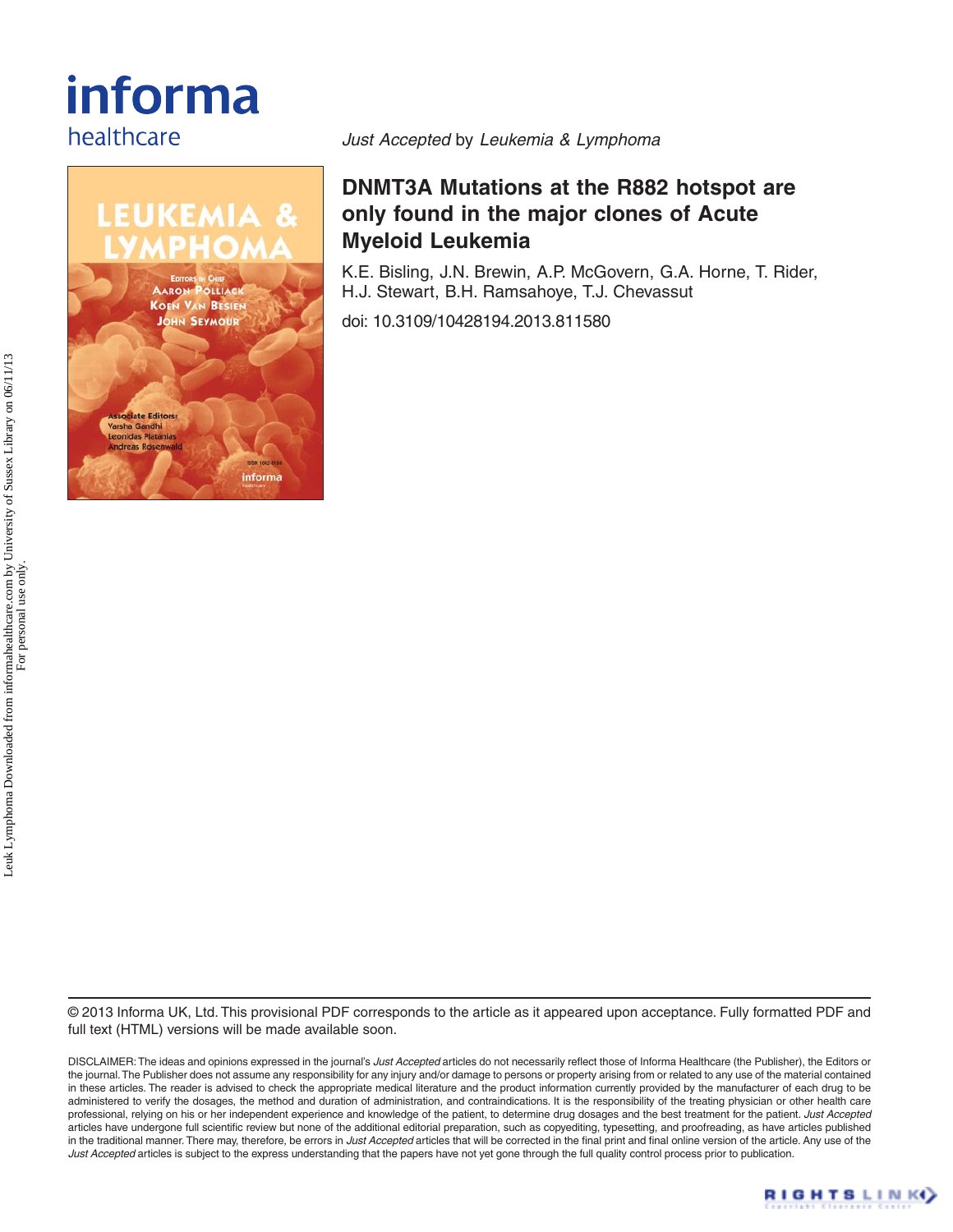### Letter to the Editor

# DNMT3A Mutations at the R882 hotspot are only found in the major clones of Acute Myeloid Leukemia

K.E. Bisling<sup>1,2</sup>, J.N. Brewin<sup>1</sup>, A.P. McGovern<sup>1</sup>, G.A. Horne<sup>1</sup>, T. Rider<sup>1</sup>, H.J. Stewart<sup>1</sup>, B.H. Ramsahoye $3$ , T.J. Chevassut $1,4$ 

K.E. Bisling<sup>12</sup>, J.N. Brewin<sup>1</sup>, A.P. McGovern<sup>1</sup>, G.A. Home<sup>1</sup>, T. Rider<sup>1</sup>, H.J. Stewart<sup>1</sup>,<br>B.H. Ramsahoye<sup>3</sup>, T.J. Chevassu<sup>17,4</sup><br>"Brighton and Sussex Medical School, University of Sussex, Brighton, UK<sup>2</sup>Faculty of<br>Me <sup>1</sup> Brighton and Sussex Medical School, University of Sussex, Brighton, UK<sup>2</sup> Faculty of Medicine, Ludwig Maximilian University, Munich, Germany <sup>3</sup>Institute of Genetics and Molecular Medicine, University of Edinburgh, UK 4Department of Haematology, Royal Sussex County Hospital, Brighton, UK

**Corresponding author:** Dr Timothy Chevassut, Medical Research Building, Brighton and Sussex Medical School, University of Sussex, Falmer, Brighton, BN9 1PS, UK. Telephone: 01273 873232 Fax: 01273 877884 Email: t.chevassut@bsms.ac.uk

Short title: DNMT3A mutations in AML

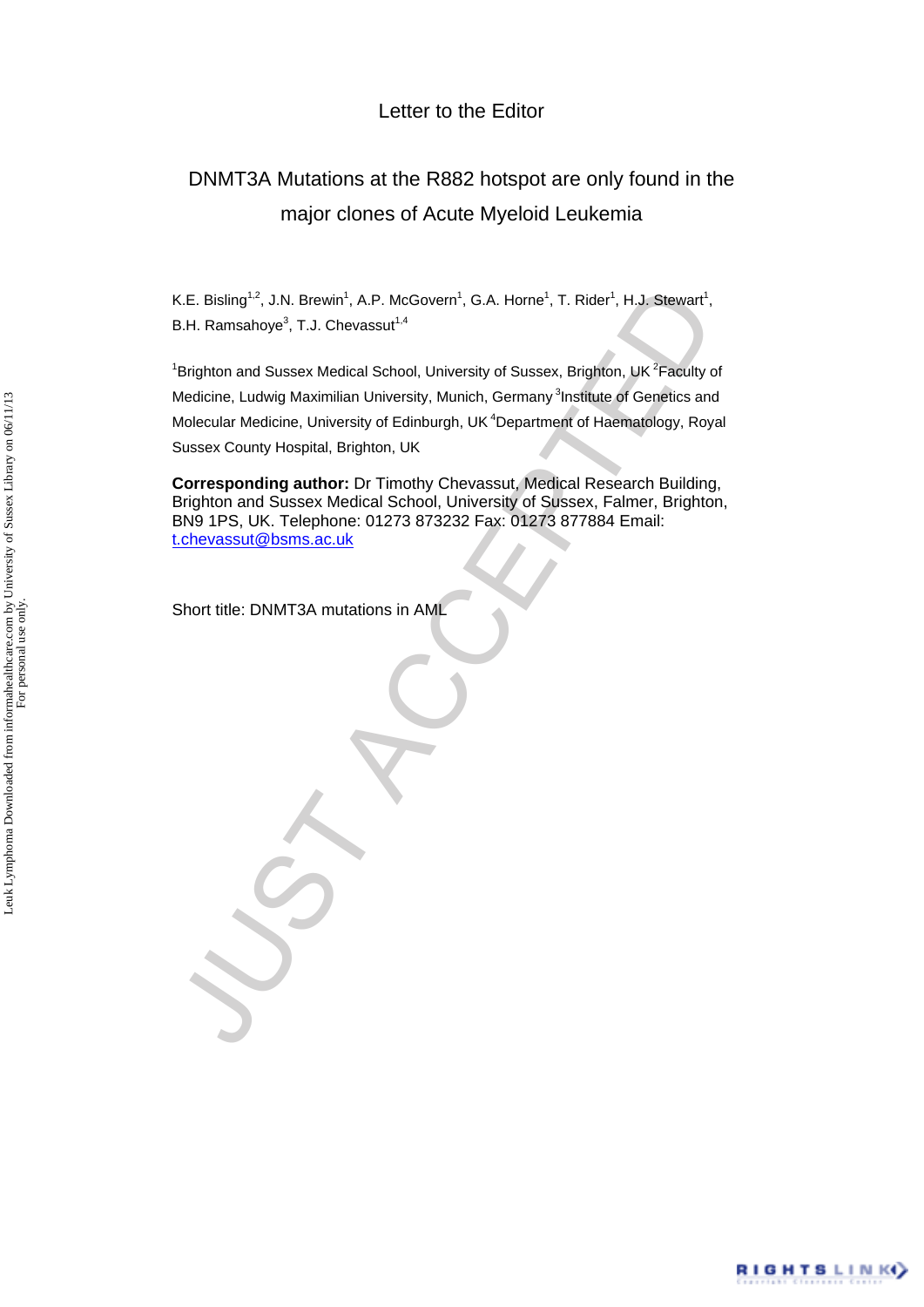Acute myeloid leukemia (AML) arises due to the clonal selection and expansion of cells carrying advantageous acquired genetic mutations.<sup>[1]</sup> Recent whole genome and whole exome sequencing studies of de novo and relapsed AML samples have revealed the clonal architecture of  $AML$ <sup>[2,3,4]</sup> These studies have demonstrated that the genetic evolution of AML is a dynamic process in which new mutations arise stochastically leading to progressive clonal expansion until the disease becomes clinically manifest.<sup>[2]</sup> Understanding this paradigm is paramount to improving therapeutic strategies in AML since only treatments targeted at founding clones will lead to eradication of all leukemic cells and potential cure.<sup>[1]</sup> Hence, one of the goals of current research efforts in AML should be to identify the initiating genetic lesions. Using a highly sensitive method that has potential application as a marker of minimal residual disease (MRD), we demonstrate that, when present, DNMT3A mutations at the R882 hotspot are found at levels representative of the blast count, i.e. the major clone, and more importantly is not detected at low levels, i.e. in sub-clones, in apparently DNMT3A "wild-type" AMLs. This gives weight to the theory that DNMT3A mutations are candidate initiating lesions in AML.

treatments targeted at founding iolness will lead to eradication of all leuke<br>neells and potential cure,<sup>10</sup> Hence, one of the goals of current research effo<br>MM. should be to identify the initiating genetic lesions. Using DNMT3A is a de novo DNA methyltransferase that is recurrently mutated in approximately 22% of AML cases and 34% of those with intermediate-risk normal cytogenetic profiles.<sup>[5,6]</sup> Unlike many other AML gene mutations such as FLT3, DNMT3A mutations do not appear to occur in combination with favorablerisk chromosomal translocations t(8;21), t(15;17) or inv(16) suggesting that DNMT3A mutations represent a distinct alternative route to leukemogenesis.[4,5,7] Importantly, DNMT3A mutations confer an adverse outcome in patients with AML, with median survival of 12.3 versus 41.1 months,<sup>[5]</sup> and therefore DNMT3A represents an important gene in prognostic profiling in AML.[7-10] Interestingly, patients diagnosed with DNMT3A-mutated AML appear to have improved outcomes with dose-intensified anthracycline induction regimes suggesting that early detection of this mutation has important therapy-related implications as well as impacting on prognosis.<sup>[9,11]</sup> For this reason we have recently developed a rapid screening test for detection of DNMT3A mutations at the R882 codon mutational hotspot in exon 23, where 60% of the mutations arise.<sup>[12]</sup> We have since modified this assay to serve as a highly sensitive MRD test for monitoring response to treatment in patients with DNMT3A-mutated AML.

Using deep sequencing approaches to define mutational clonal evolution in AML, Ding et al. found DNMT3A mutations in 2 out of 8 samples.<sup>[2]</sup> In both cases, the variant allele was present at high frequency in the sample suggesting the DNMT3A mutation was present in all leukemic cells and therefore likely to have arisen in the founding clone. Using mutational clustering for one of the DNMT3A-mutated samples, the authors were able to dissect out four distinct clonal populations according to each clone's repertoire of mutations and thereby estimate their relative sizes. They calculated the major clone size was 93.72% of total cells and contained three minor and genetically distinct sub-clones of 53.12%, 29.04% and 5.10% respectively with the smallest clone giving rise to the major clone at time of relapse. Assuming this particular AML sample reflects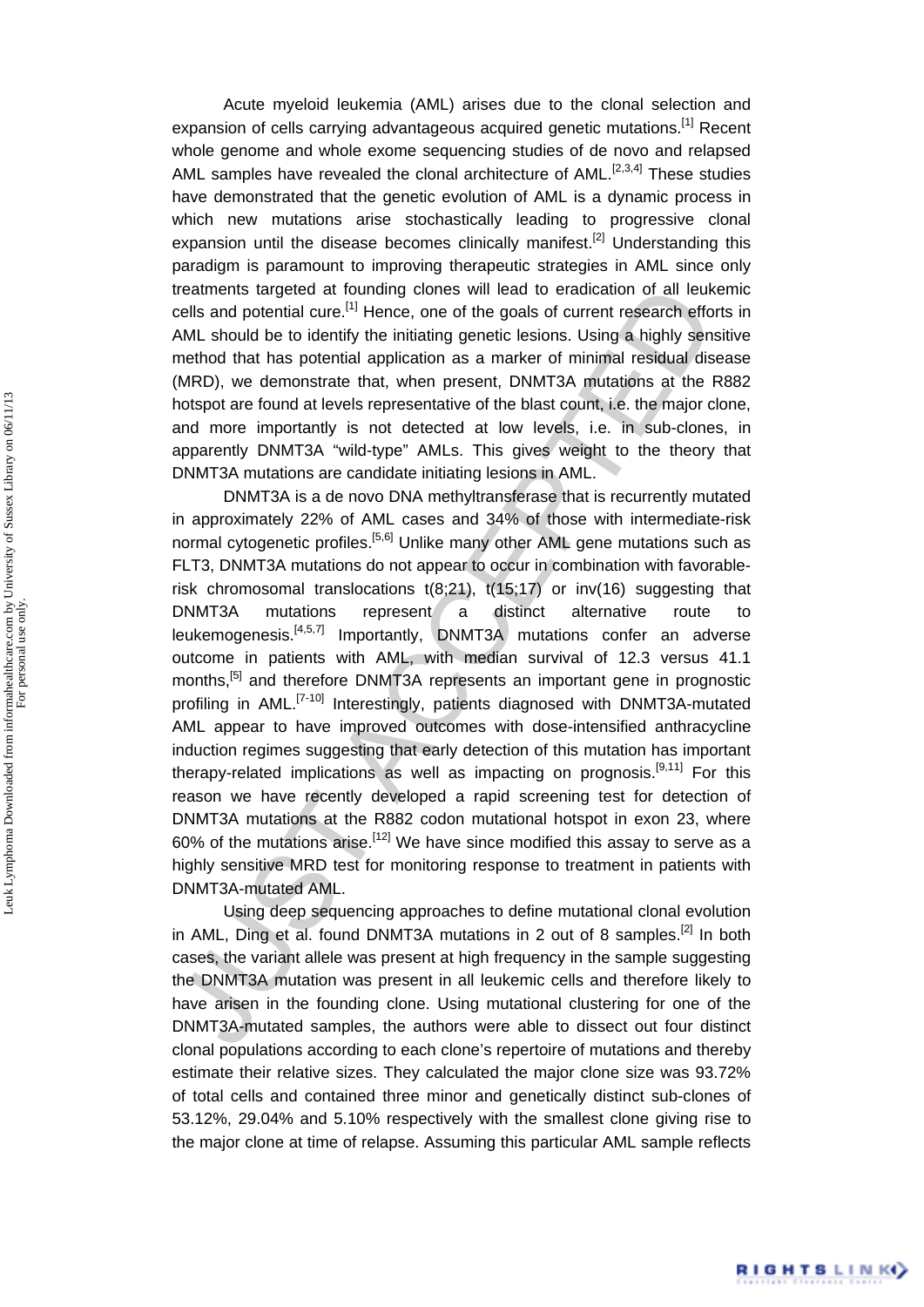the typical clonal heterogeneity of the disease at time of diagnosis, and moreover that gene mutations are acquired at random, we reasoned that DNMT3A mutations should have an equal likelihood of arising at each step of clonal evolution. If this is so, then we would expect to find minor DNMT3Amutated clones arising more frequently than major clones at time of diagnosis and also newly arising DNMT3A mutations at time of relapse.

Distinuated Amenda The method of the Method of the Method of the method of the method of the method of the method of the method of the method of the method of the method of the samples that were wid-typs. Hence the energy We sought to test the hypothesis that mutations in DNMT3A are initiating events in AML by showing that low level mutated sub-clones are never found in apparently DNMT3A wild-type AMLs. Hitherto, most studies have looked at DNMT3A-mutated AMLs and attempted to show that the mutation is present in all leukemic cells.<sup>[5,13]</sup> Other studies have demonstrated that DNMT3A-mutated AMLs consistently retain the mutation at relapse unlike notable other gene mutations such as FLT3.<sup>[14,15]</sup> However, we elected instead to focus on AML samples that were wild-type for DNMT3A at codon R882 by standard Sanger sequencing of PCR-amplified DNA and to screen these for low level sub-clones of R882-mutated cells. In order to achieve this goal, we used our MRD assay which reliably detects DNMT3A-R882 mutations down to less than 1% of total cells, and therefore able to detect any mutations in all of the sub-clone populations demonstrated by Ding et al. Our method detects all mutations affecting the R882 codon by taking advantage of the fact that they all perturb the CCGC restriction site for AciI at this locus (Figure 1a). Mutations at codon R882 occur in approximately 60% of all DNMT3A-mutated AMLs and typically arise due to a C-to-T transition at the CpG dinucleotide on either the coding or noncoding strands leading to R882H and R882C mutations respectively.<sup>[5]</sup> Briefly, we extracted genomic DNA from our AML samples and generated a PCR amplicon of 444 base pairs that encompassed the R882 codon of the DNMT3A gene. The amplicon was then digested using AciI which is unable to cut the DNA molecule if an R882 codon mutation is present. Three internal nonoverlapping amplicons were then generated in independent quantitative PCR reactions using a 1:1000 dilution of the AciI-digested DNA. The three primer pairs were specifically designed to allow the R882 mutational frequency to be calculated according to the relative ratios of the middle amplicon to an upstream "loading" control and a downstream "digestion" control (Figure 1b). We used the OCI-AML3 cell line, which we have previously shown to contain a heterozygous DNMT3A-R882C mutation, as a positive control.<sup>[12]</sup> PCR-amplified DNA from the OCI-AML3 cell line yields an upstream amplicon that contains no AciI sites, a middle amplicon that contains 50% AciI sites, and a downstream amplicon that contains 100% AciI sites. A standard curve was generated using serial dilutions of OCI-AML3 genomic DNA mixed with DNA from KG-1 cells, which are wildtype for the DNMT3A-R882 codon (Figure 1c). The mutational frequency at the DNMT3A-R882 codon of the patient samples were then calculated according to the relative Ct values of the three primer pairs and using the standard curve (Figure 1d).

We analyzed bone marrow samples from a total of 19 AML patients following informed consent and under institutional ethical approval. 11 of the patients had intermediate risk disease (mostly normal cytogenetics), 3 had unfavorable risk disease, 1 had favorable risk disease (t(8;21) translocation),

RIGHTS LINKO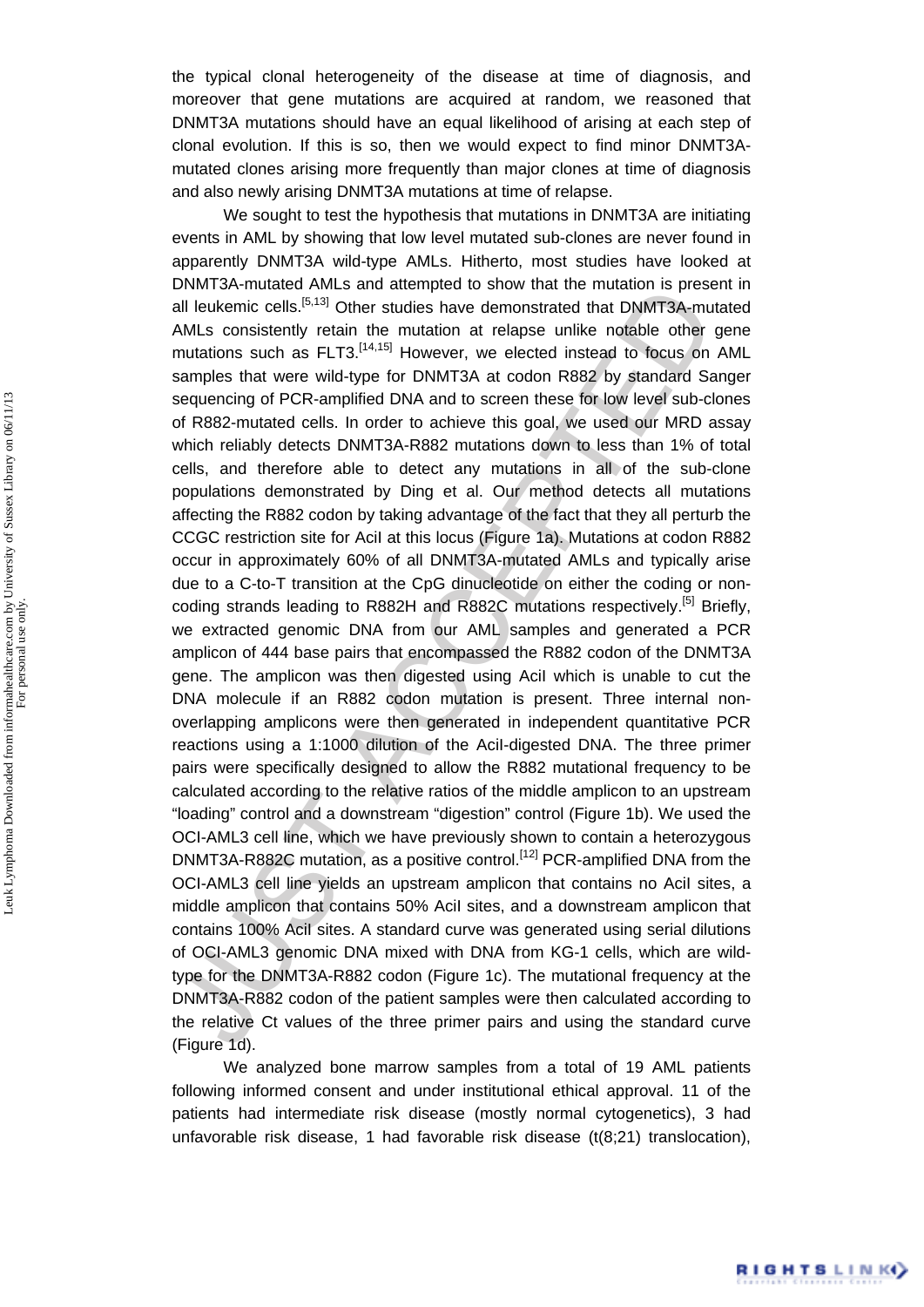and 4 had indeterminate risk disease due to absent cytogenetic data. 3 of the patients with normal cytogenetic AML also had samples re-analyzed at time of relapse yielding a total of 22 samples. Using our assay, we identified DNMT3A-R882 mutations in 2 of our AML samples that were both confirmed as R882H mutations by Sanger sequencing. The clone sizes in these two cases were estimated at 97.6% and 71.1% of total cells (or 48.8% and 35.55% variant allele frequency respectively in view of presumed mutational heterozygosity) which was commensurate with the leukemic blast percentage in each sample (estimated at 94% and 67% myeloid respectively) and thus representative of the major leukemic clone. More importantly, our assay excluded the presence of DNMT3A-R882 mutations in all the other 20 AML samples, including the 3 relapse samples, down to a sensitivity of <1% of total cells. The clinical details of all the samples including age, sex, type, cytogenetic, molecular and prognostic data are contained in Table I along with the DNMT3A-R882 mutational frequency for each sample.

Based on the expected ratio of minor to major clones of 3:1 from the published example by Ding et al.,<sup>[2]</sup> and calculating the frequency of mutations involving the R882 codon at 13.2% in all unselected AML cases (60% of all DNMT3A mutations, which occur at  $22\%$  ),<sup>[5]</sup> we used the Fisher Exact Test to compare our measured mutation rates to those predicted. Our findings were not significantly different from that predicted in the major clones (2 measured vs 3 predicted of 19 samples, p=1.00). However, in the minor clones we found the difference to be highly statistically significant (0 measured vs 8 of 57 expected, p=0.006).

may elevate to total the sample of the sample and the sample in the sample stations in all the other 20 AML samples, including the<br>lapse samples, cown to a sensitivity of <1% of total cells. The clinical dof<br>prognostic dat We conclude that R882 mutations in DNMT3A are not found in secondary sub-clones, but rather only in the dominant leukaemic clone. We therefore propose that DNMT3A mutations, at least at the R882 hotspot, are candidate initiating lesions in AML. We see no reason for the other mutations reported in DNMT3A to behave in a different fashion and we believe that deep sequencing approaches designed to map out the mutational architecture of AML will vindicate our data confirming DNMT3A as a key therapeutic target in this disease. Finally, we recognize that our assay is a highly sensitive method for rapid detection of DNMT3A-R882 mutations in newly diagnosed AML patients with important implications for prognosis, treatment stratification and disease monitoring.

#### **Author contributions**

KEB performed the research and analysed the data; JNB and AM contributed to data analysis; GAH, JNB and TR contributed to the research; HJS, BHR and TJC designed the study and procured samples; TJC obtained ethical approval and funding for the study; all authors contributed to writing and review of the manuscript. There are no conflicts of interests to declare.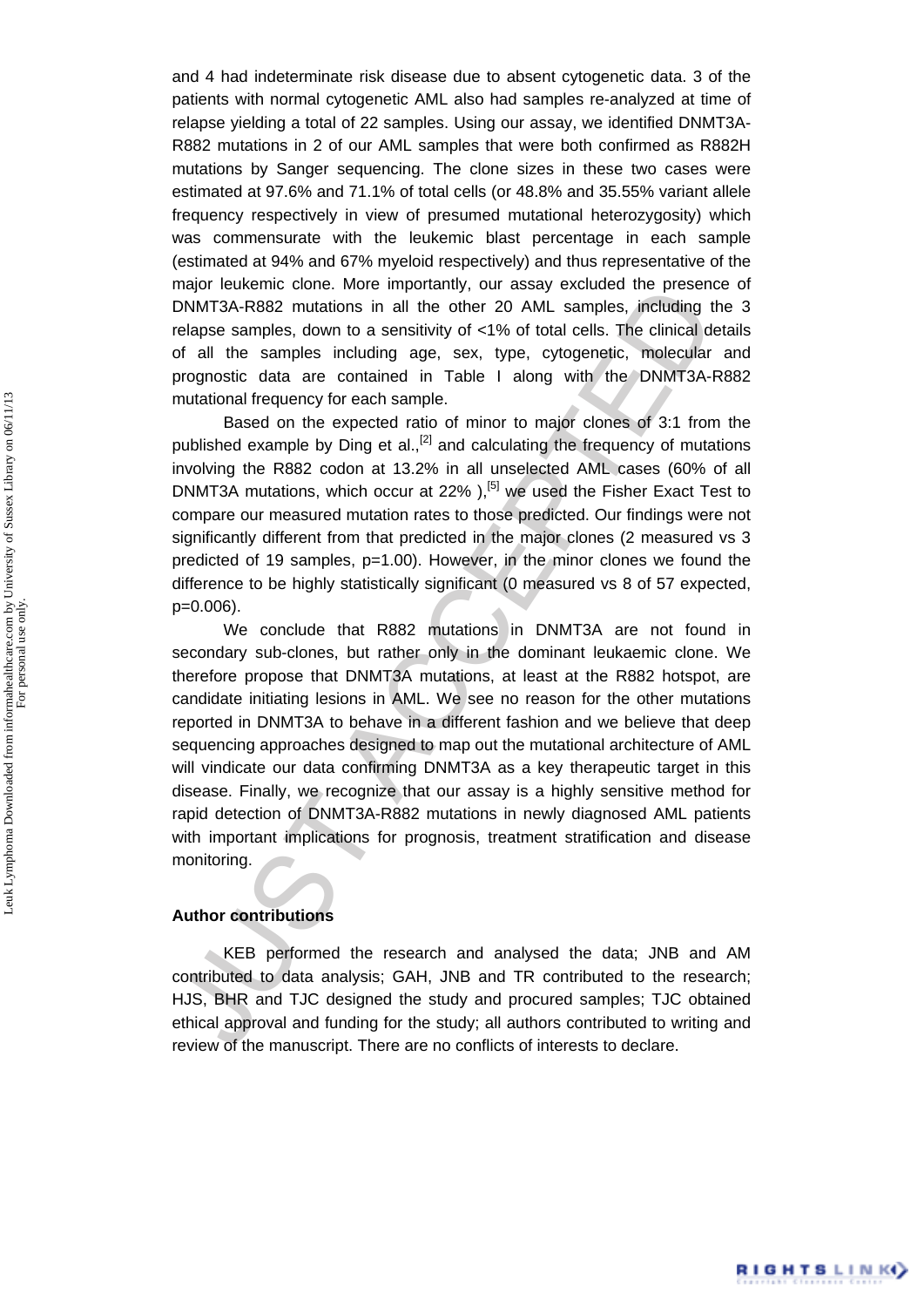#### **References**

- [1] Greaves M, Maley CC. Clonal evolution in cancer. Nature. 2012 Jan 18;481(7381):306-13.
- [2] Ding L, Ley TJ, Larson DE, et al. Clonal evolution in relapsed acute myeloid leukaemia revealed by whole-genome sequencing. Nature. 2012 Jan 11;481(7382):506-10.
- [3] Walter MJ, Shen D, Ding L, et al. Clonal architecture of secondary acute myeloid leukemia. N Engl J Med. 2012 Mar 22;366(12):1090-8.
- [4] Welch JS, Ley TJ, Link DC, et al. The origin and evolution of mutations in acute myeloid leukemia. Cell. 2012 Jul 20;150(2):264-78.
- [5] Ley TJ, Ding L, Walter MJ, et al. DNMT3A mutations in acute myeloid leukemia. N Engl J Med. 2010 Dec 16;363(25):2424-33.
- [6] Yan XJ, Xu J, Gu ZH, et al. Exome sequencing identifies somatic mutations of DNA methyltransferase gene DNMT3A in acute monocytic leukemia. Nat Genet. 2011 Mar 13;43(4):309-15.
- [7] Ostronoff F, Othus M, Ho PA, et al. Mutations in the DNMT3A exon 23 independently predict poor outcome in older patients with acute myeloid leukemia: a SWOG report. Leukemia. 2013 Jan;27(1):238-41.
- [8] Shen Y, Zhu YM, Fan X, et al. Gene mutation patterns and their prognostic impact in a cohort of 1185 patients with acute myeloid leukemia. Blood. 2011 Nov 17;118(20):5593-603.
- [9] Patel JP, Gönen M, Figueroa ME, et al. Prognostic relevance of integrated genetic profiling in acute myeloid leukemia. N Engl J Med. 2012 Mar 22;366(12):1079-89.
- [10] Ribeiro AF, Pratcorona M, Erpelinck-Verschueren C, et al. Mutant DNMT3A: a marker of poor prognosis in acute myeloid leukemia. Blood. 2012 Jun 14;119(24):5824-31.
- [11] Horne G. Brewin J. Chevassut T. Genetic profiling in acute myeloid leukemia. N Engl J Med. 2012 Jun 14;366(24):2321.
- acute myeloid leukemia. N Engl J Med. 2012<br>
2012<br>
2012 23:366(12):1090-8.<br>
40 Welch JS, Ley TJ, Link DC, et al. The origin and evolution<br>
mutations in acute myeloid leukemia. Cell. 2012<br>
2012<br>
2012 2013/16/2):264-78.<br>
[6] [12] Brewin JN, Horne GA, Bisling KE, Stewart HJ, Chevassut TJ. Rapid detection of DNMT3A R882 codon mutations allows early identification of poor risk patients with acute myeloid leukemia. Leuk Lymphoma. 2012 Nov 1 [Epub ahead of print].
- [13] Singh RR, Bains A, Patel KP, et al. Detection of high-frequency and novel DNMT3A mutations in acute myeloid leukemia by highresolution melting curve analysis. J Mol Diagn. 2012 Jul;14(4):336-45.
- [14] Hou HA, Kuo YY, Liu CY, et al. DNMT3A mutations in acute myeloid leukemia: stability during disease evolution and clinical implications. Blood. 2012 Jan 12;119(2):559-68.
- [15] Wakita S, Yamaguchi H, Omori I, et al. Mutations of the epigenetics modifying gene (DNMT3a, TET2, IDH1/2)

RIGHTS LINKO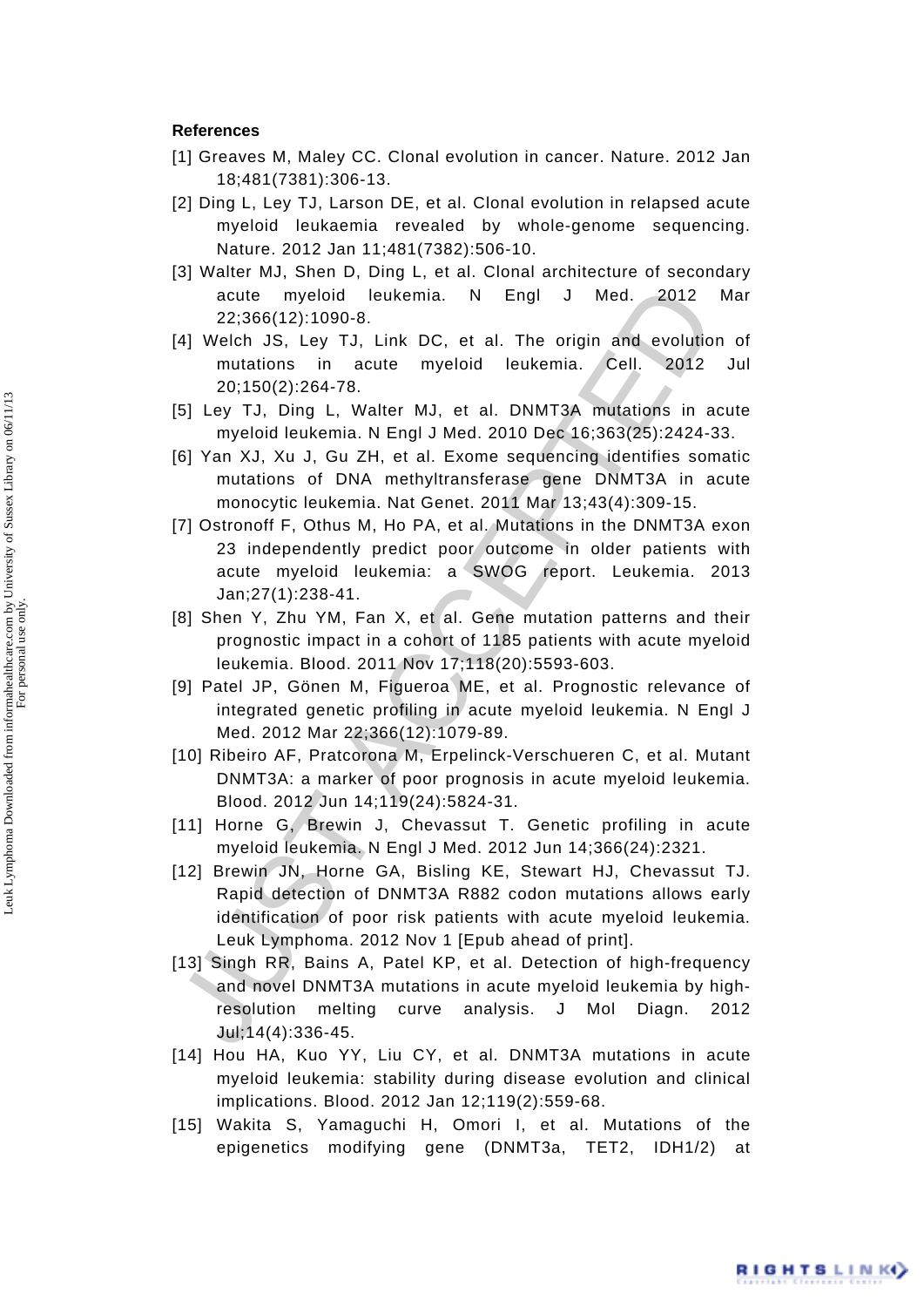diagnosis may induce FLT3-ITD at relapse in de novo acute myeloid leukemia. Leukemia. 2012 Nov 8. doi: 10.1038/leu.2012.317 [Epub ahead of print].

VST ACCEPTED

RIGHTSLINKY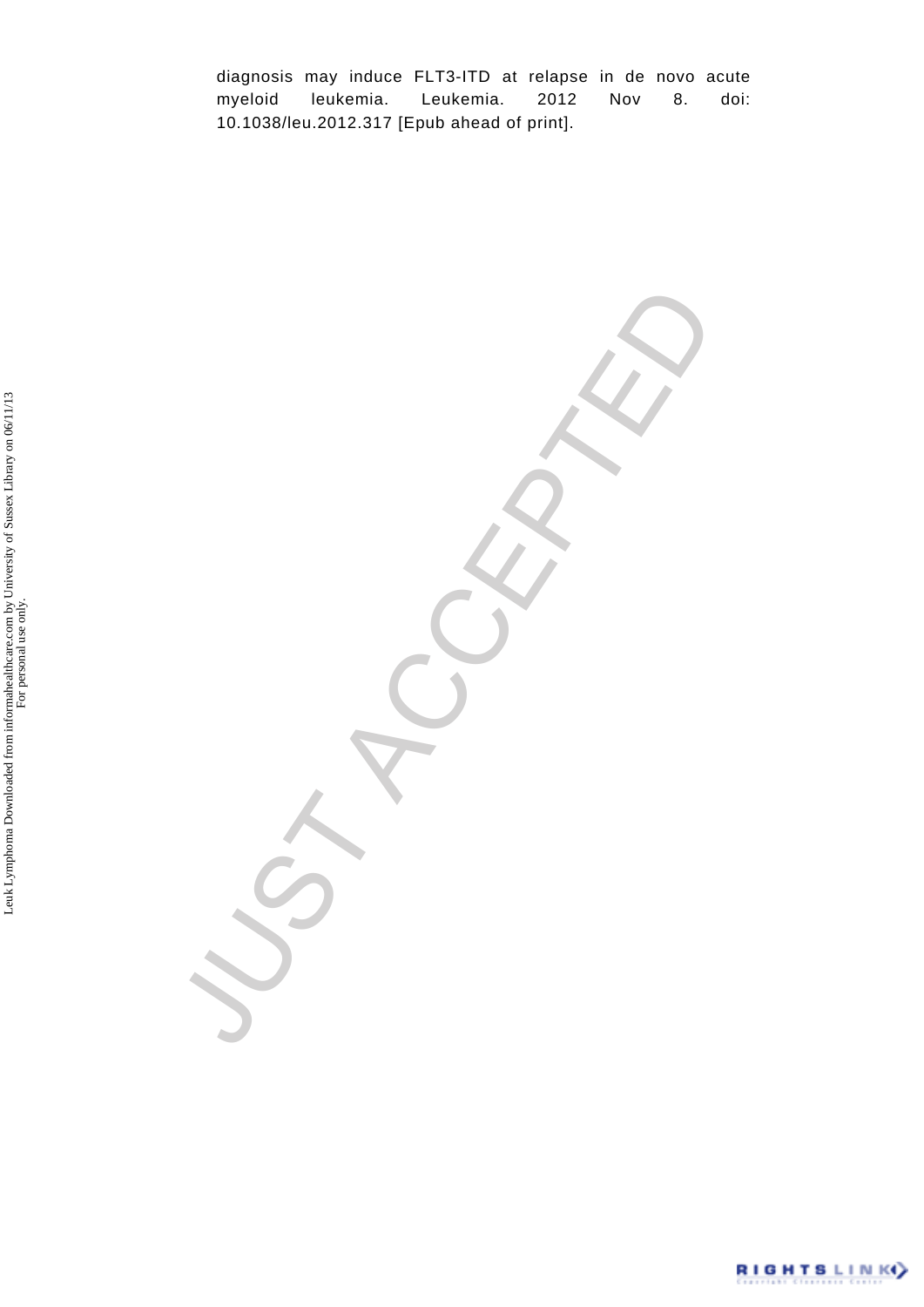#### **Figure Legends**

#### **Figure 1A**

DNA sequencing traces for wild-type and mutated forms of DNMT3A at codon 882 showing loss of the AciI restriction site for both R882H and R882C.

JUST ACCEPTED

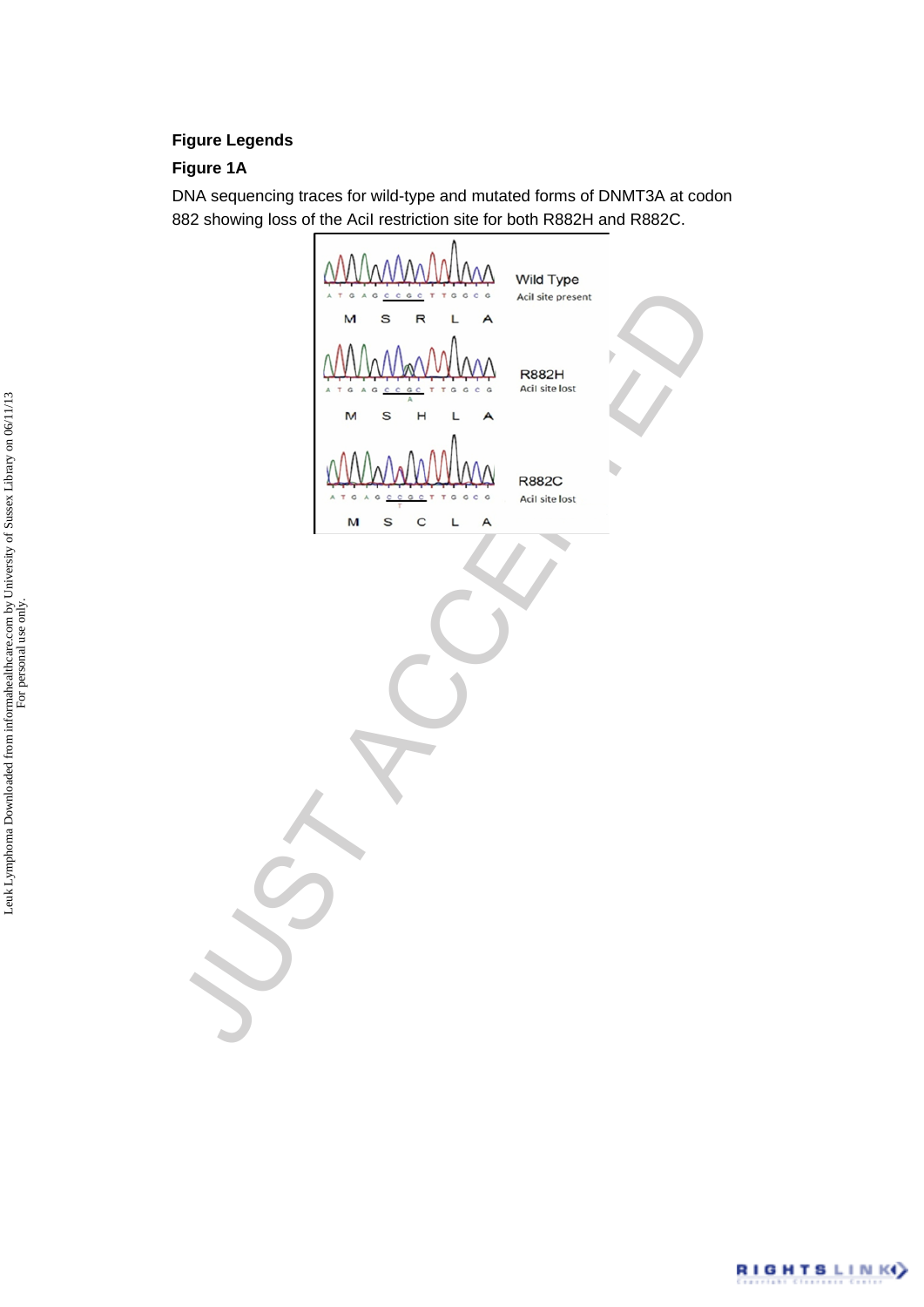#### **Figure 1B**

Illustration showing the relative positions of the qPCR primer pairs and Aci restriction sites within the DNMT3A gene for the OCI-AML3 cell line which carries a heterozygous R882C mutation. Forward and reverse primer sequences for each amplicon are shown below.



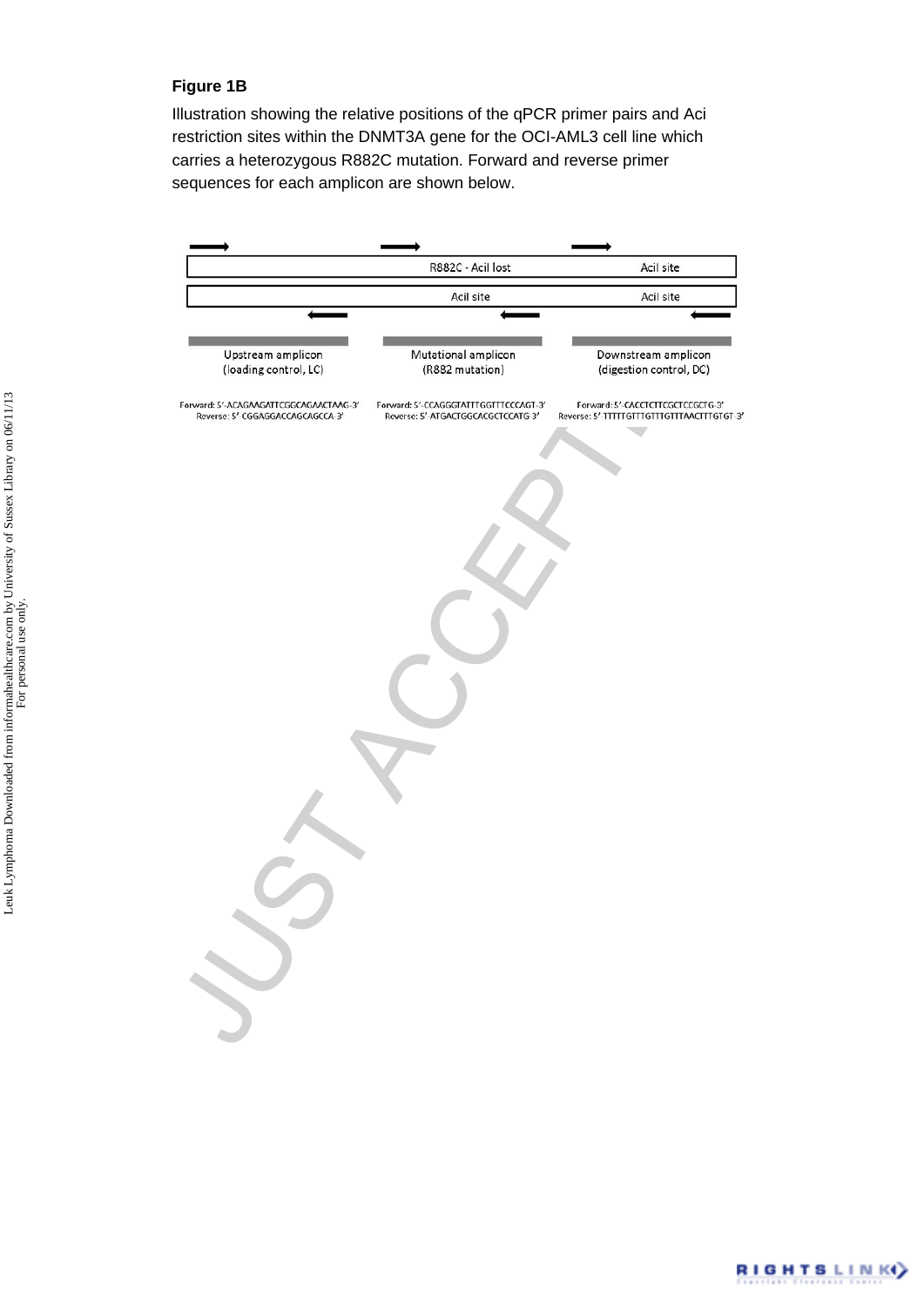### **Figure 1C**

Standard curve showing linear correlation between serial dilutions of mutated OCI-AML3 DNA and level of DNMT3A-R882C mutation detected by the assay.



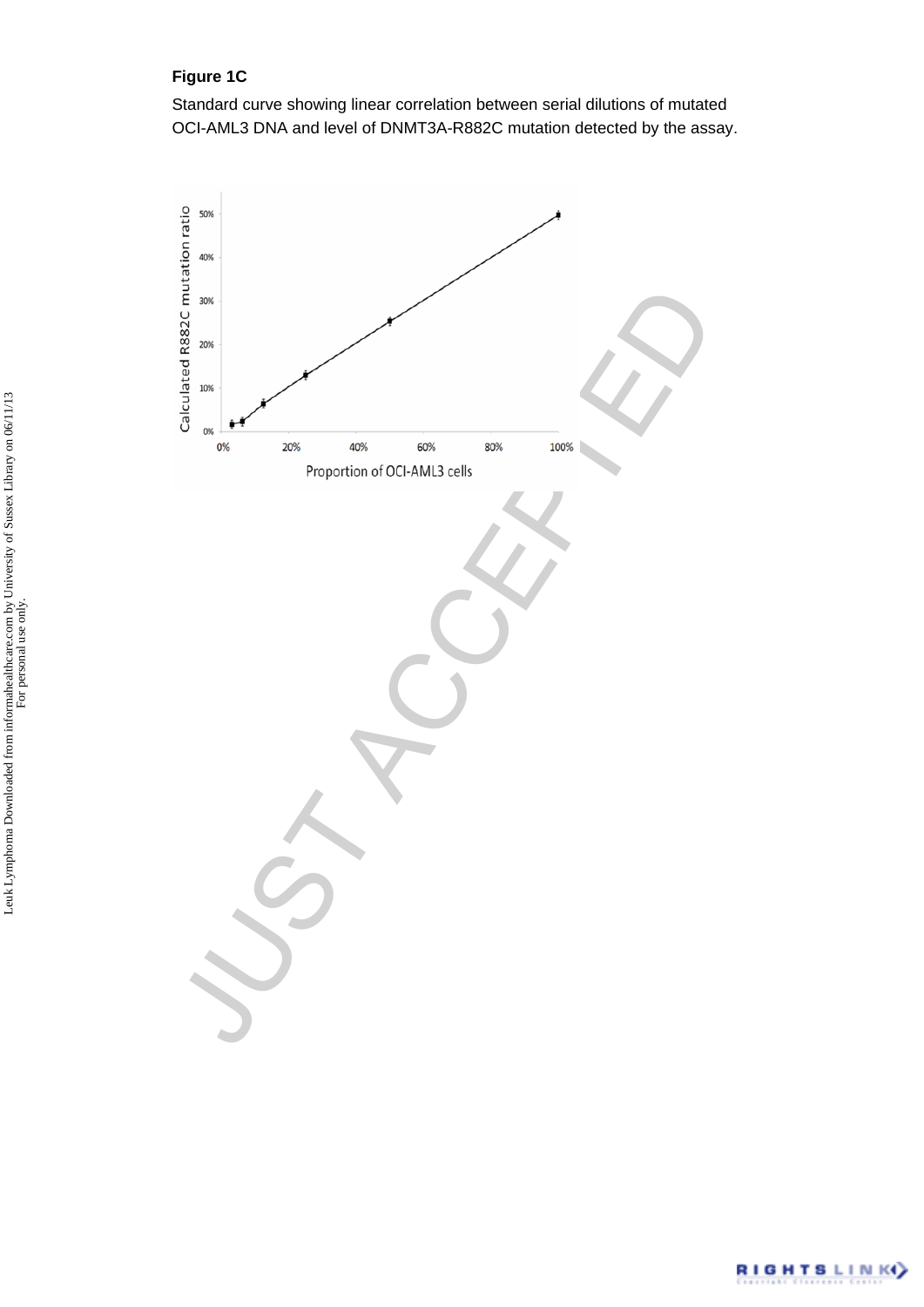#### **Figure 1D**

Graphs showing qPCR curves for the 3 primer pairs for the mutated OCI-AML3 and control KG1 cell lines (top) and for R882H-mutated and wild-type AML patient samples (below), with calculated relative variant allele frequency (LC = loading control; DC = digestion control).



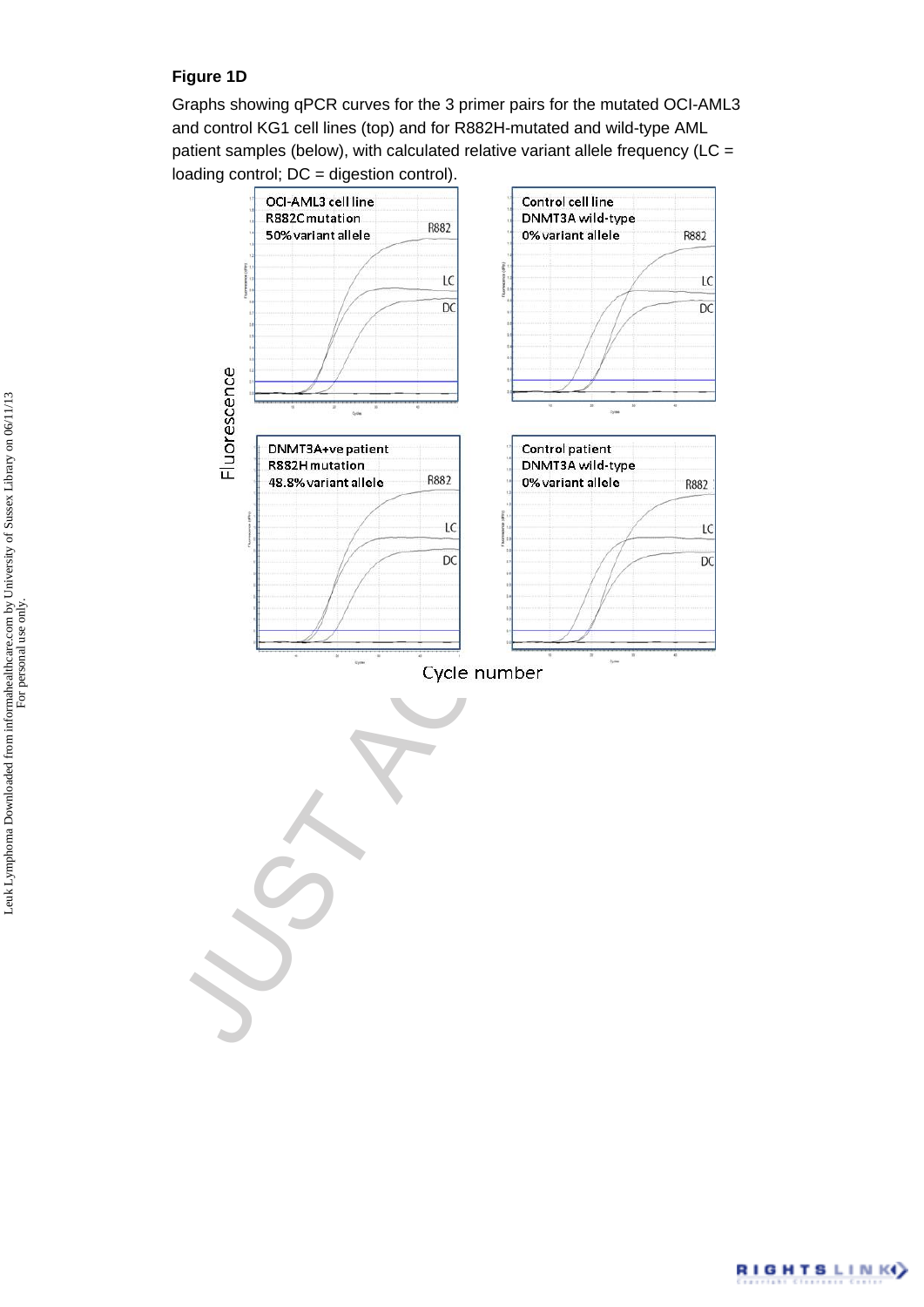| Table showing clinical details of all the AML samples analysed including cytogenetic, molecular and prognostic data alongside the variant DNMT3A-<br>R882 allele frequency. Two samples revealed major R882H-mutated clones (71.1% and 97.6%). No mutations were detected in the other 20 samples<br>including 3 relapse samples indicating no minor clones detected with a sensitivity threshold of 1% of total cells (ND = not detected). |                 |     |                        |                        |                                       |                    |                                    |                              |  |  |  |
|---------------------------------------------------------------------------------------------------------------------------------------------------------------------------------------------------------------------------------------------------------------------------------------------------------------------------------------------------------------------------------------------------------------------------------------------|-----------------|-----|------------------------|------------------------|---------------------------------------|--------------------|------------------------------------|------------------------------|--|--|--|
| <b>Patient ID</b>                                                                                                                                                                                                                                                                                                                                                                                                                           | Age             | Sex | <b>Type of AML</b>     | <b>Cytogenetics</b>    | Molecular marker detected             | <b>Risk status</b> | DNMT3A R882<br>mutation<br>present | <b>Mutation</b><br>frequency |  |  |  |
| <b>BSMS 32</b>                                                                                                                                                                                                                                                                                                                                                                                                                              | 76              | F.  | Secondary AML<br>(MDS) | 45, XX, inv(3), del(5) | Not available                         | Unfavourable       | <b>No</b>                          | $\overline{ND}$              |  |  |  |
| <b>BSMS 33</b>                                                                                                                                                                                                                                                                                                                                                                                                                              | 76              | M   | De novo AML            | 46, XY, del(5)         | FLT3 ITD +ve, NPM1 -ve                | Intermediate       | $Yes - R882H$                      | 71.1%                        |  |  |  |
| <b>BSMS 71</b>                                                                                                                                                                                                                                                                                                                                                                                                                              | 70              | М   | Secondary AML<br>(MDS) | Normal<br>cytogenetics | FLT3 ITD -ve, NPM1 -ve                | Intermediate       | No                                 | <b>ND</b>                    |  |  |  |
| <b>BSMS73</b>                                                                                                                                                                                                                                                                                                                                                                                                                               | 77              | F.  | De novo AML            | 46, XX, t(10; 12)      | FLT3 ITD -ve, NPM1 -ve                | Intermediate       | No                                 | <b>ND</b>                    |  |  |  |
| <b>BSMS 74</b>                                                                                                                                                                                                                                                                                                                                                                                                                              | 76              | F.  | De novo AML            | Normal<br>cytogenetics | FLT3 ITD +ve, NPM1 +ve                | Intermediate       | <b>No</b>                          | ND.                          |  |  |  |
| <b>BSMS 82</b>                                                                                                                                                                                                                                                                                                                                                                                                                              | 62              | М   | Secondary AML<br>(MPN) | Normal<br>cytogenetics | FLT3 ITD -ve, NPM1 -ve, JAK2<br>$+ve$ | Intermediate       | No                                 | <b>ND</b>                    |  |  |  |
| <b>BSMS 85</b>                                                                                                                                                                                                                                                                                                                                                                                                                              | 80              | м   | Secondary AML<br>(MDS) | Normal<br>cytogenetics | FLT3 ITD -ve, NPM1 -ve                | Intermediate       | $Yes - R882H$                      | 97.6%                        |  |  |  |
| <b>BSMS 87</b>                                                                                                                                                                                                                                                                                                                                                                                                                              | $\overline{31}$ | M   | De novo AML            | Not available          | Not available                         | Indeterminate      | No                                 | <b>ND</b>                    |  |  |  |
| <b>BSMS 89</b>                                                                                                                                                                                                                                                                                                                                                                                                                              | 23              | M   | De novo AML            | Complex                | MLL gene rearrangement                | Unfavourable       | <b>No</b>                          | <b>ND</b>                    |  |  |  |
| <b>BSMS 95</b>                                                                                                                                                                                                                                                                                                                                                                                                                              | 78              | м   | De novo AML            | Normal<br>cytogenetics | Not available                         | Intermediate       | <b>No</b>                          | <b>ND</b>                    |  |  |  |
| <b>BSMS 95</b><br>(relapse)                                                                                                                                                                                                                                                                                                                                                                                                                 | 78              | M   | Relapsed AML           | Normal<br>cytogenetics | Not available                         | Intermediate       | No                                 | <b>ND</b>                    |  |  |  |
| <b>BSMS 103</b>                                                                                                                                                                                                                                                                                                                                                                                                                             | 74              | м   | De novo AML            | Normal                 | Not available                         | Intermediate       | No                                 | <b>ND</b>                    |  |  |  |